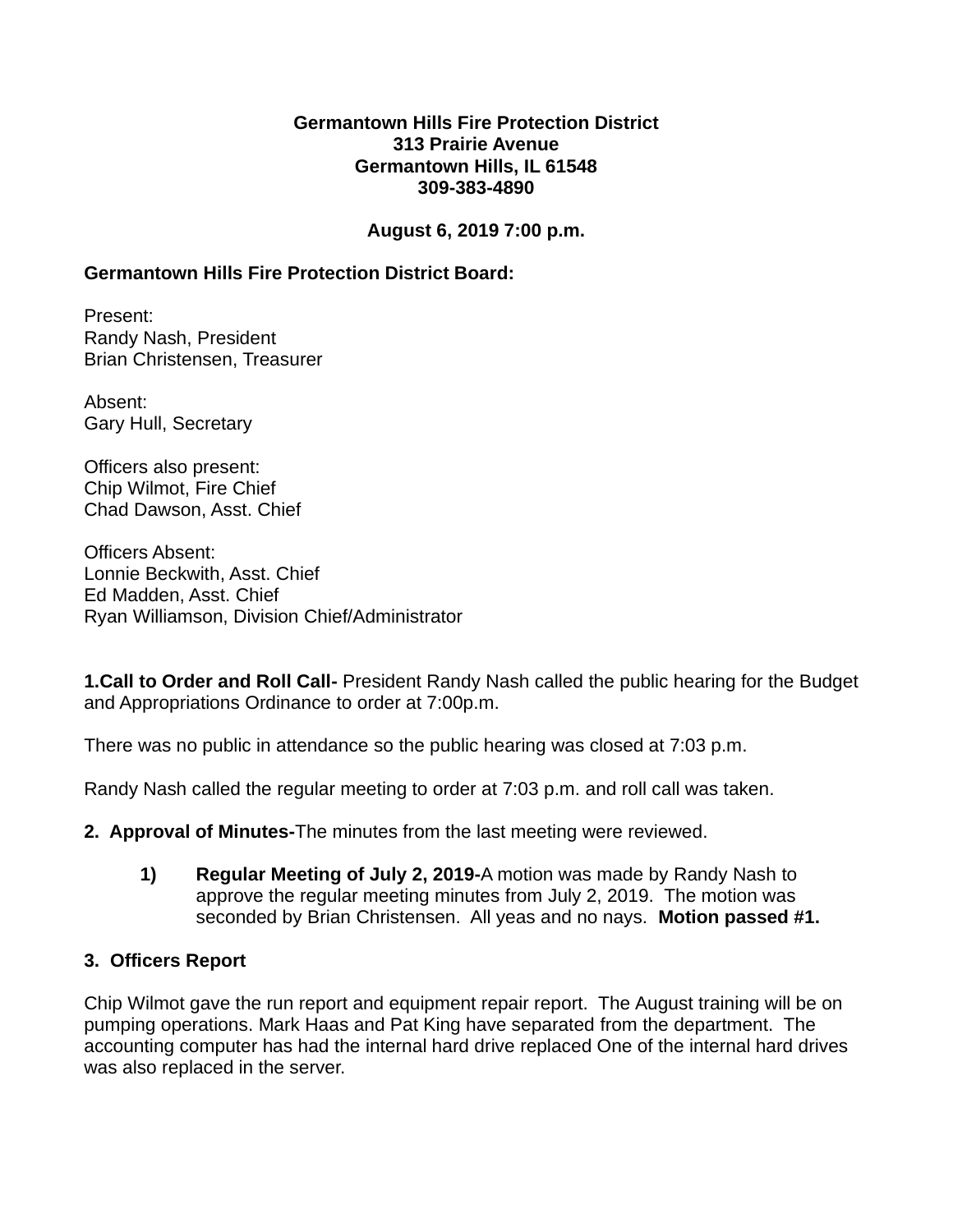Chad Dawson noted we will be upgrading the servers operating software as the current version is nearing the end of its life. Chip noted the need to discuss the long-term apparatus replacement strategy.

Chad Dawson stated the EMS training is on diabetic emergencies. Chad gave the ETSB update in that they are planning on moving into the new facility on August 26<sup>th</sup>.

### **4. Old Business**

### **1) Discussion and possible action regarding the establishment of an investment policy.**

An investment policy for the Fire District has been drafted.

A motion was made by Brian Christensen to approve the investment policy statement for the Germantown Fire Protection District. The motion was seconded by Randy Nash. All yeas and no nays. **Motion passed #2**

### **5. New Business**

### **1) Discussion and possible action regarding the bid specifications from the civil engineers on the potential parking lot improvements**

Randy Nash updated the board on the engineer's findings. They had taken boring samples and are suppose to put specs together with an estimate to move forward. Since it is getting late in the year Randy noted this would most likely go out for bids in the spring.

#### **2) Discussion and possible action regarding adoption of the Budget and Appropriation Ordinance for the 2019-2020 Fiscal Year. This Ordinance sets the maximum amount the Fire Protection District can spend on the listed items during the 2019-2020 Fiscal Year.**

A motion was made by Randy Nash to approve the Budget and Appropriations Ordinance for the 2019-2020 Fiscal Year. The motion was seconded by Brian Christensen. All yeas and no nays. **Motion passed #3.**

#### **6. Human Resources**

#### **1) Discussion and possible action regarding appointment of new positions: Aaron Greer-Volunteer Firefighter**

A motion was made by Brian Christensen to approve the appointment of Aaron Greer as a volunteer firefighter. The motion was seconded by Randy Nash. All yeas and no nays. **Motion passed #4.**